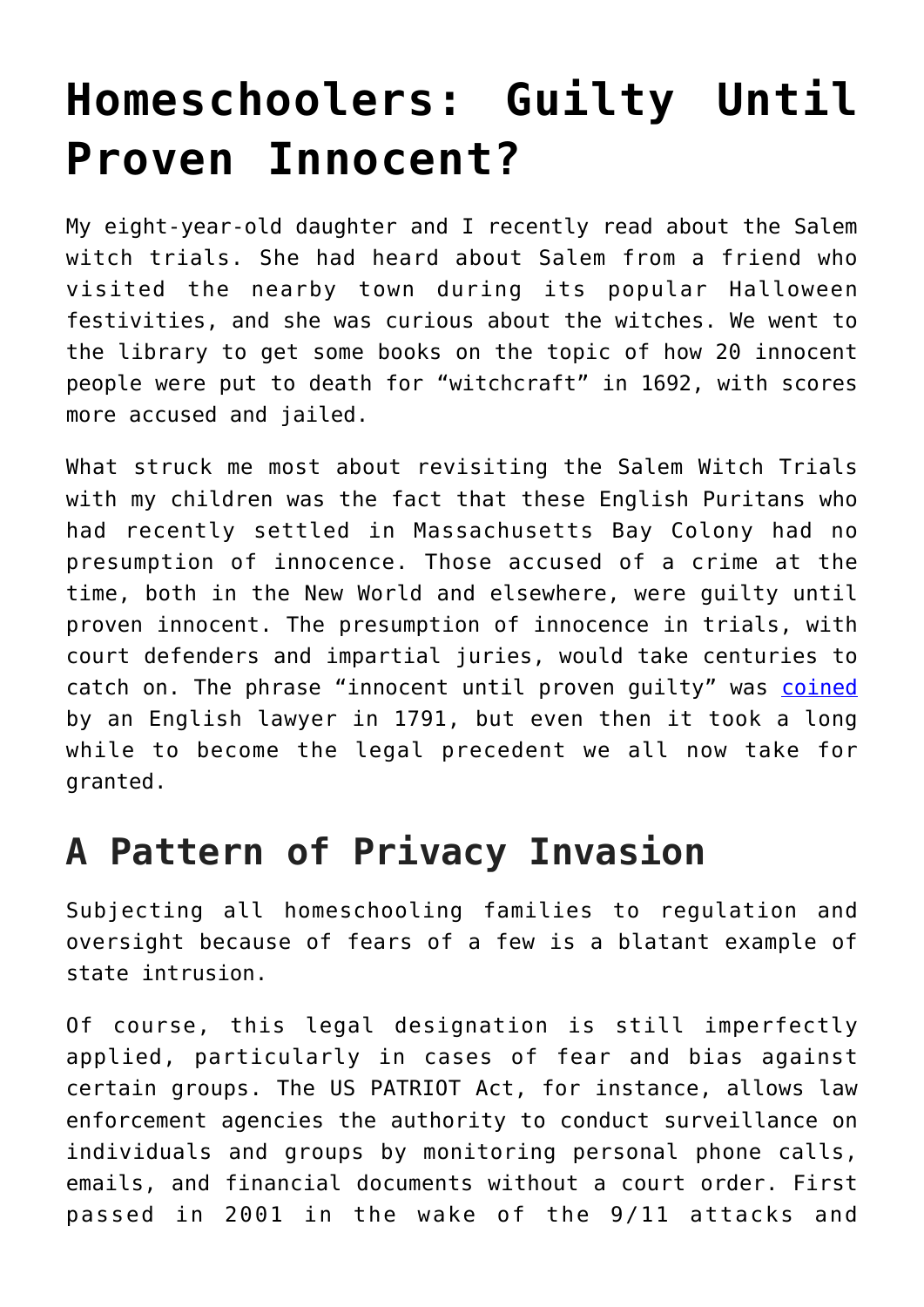reauthorized since, it is intended to root out the evils of terrorism but does so by violating individual liberty and presuming guilt over innocence.

We see this pattern of privacy invasion by the state and presumed guilt in other areas, as well. In the United Kingdom, for example, there has been such a dramatic rise in the number of homeschoolers that the state believes it must regulate and monitor the practice. Estimates suggest that the number of homeschoolers in the UK [increased](https://www.theguardian.com/education/2018/nov/03/get-to-be-free-rise-in-home-schooling) 40 percent in just three years, and it is thought to be the fastest-growing education option in the UK, with [approximately](https://www.bbc.com/news/education-47112319) 60,000 homeschooled children in 2018.

The rapid growth of parents taking back control of their children's education has led to [calls](https://www.bbc.com/news/education-47112319) by government officials to create a "compulsory register" of homeschooled children and to monitor their education. The UK's Department of Education [told](https://www.bbc.com/news/education-47112319) the *BBC* through a spokesperson this week:

*Where children are being home educated, we know that in the vast majority of cases parents are doing an excellent job. We also know, however, that in a very small minority of cases children are not receiving the standard of education they should be.*

The idea that all homeschooling families in the UK must now be presumed guilty of neglect because a "very small minority" might be is not a legitimate reason to violate the privacy and personal freedom of law-abiding citizens. There are already laws to protect children from abuse and neglect in the UK and elsewhere, and those laws should be duly enforced; but subjecting *all* homeschooling families to regulation and oversight because of fears of a few is a blatant example of state intrusion.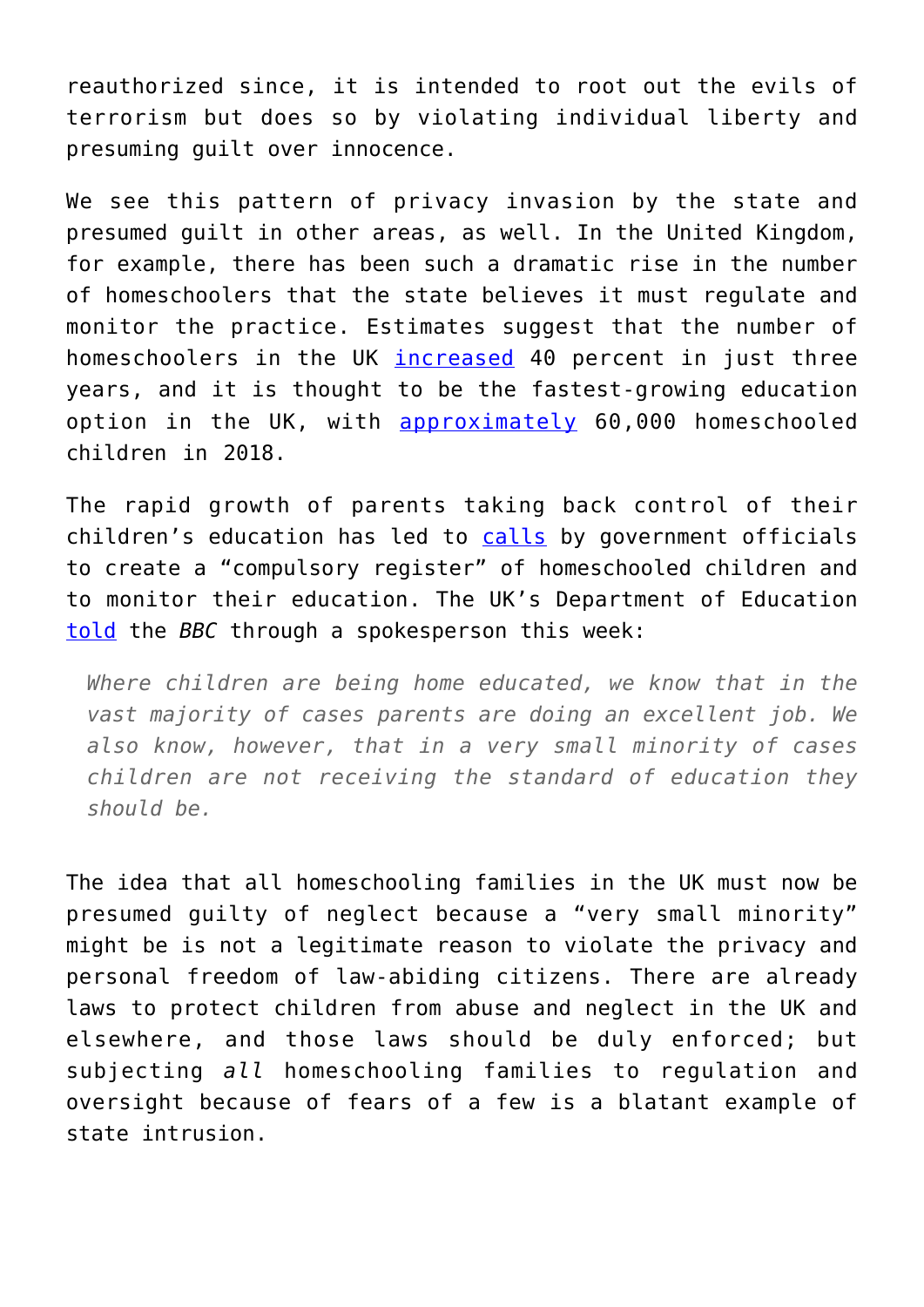## **Guilty Until Proven Innocent**

Families often choose the homeschooling option because they are especially attentive to their child's well-being. As *The Guardian* [reported](https://www.theguardian.com/education/2018/nov/03/get-to-be-free-rise-in-home-schooling) last fall:

*Many parents who opt to homeschool their children say they are avoiding bullying, exam pressure and stress. Others have concerns about special educational needs, not getting a place at the school of their choice, or the school environment.*

In other words, most of these homeschooling parents are going above and beyond to provide the best education for their children and should not have their decisions questioned and educational approaches monitored.

Supporters of homeschooling regulation, both in the United States and abroad, frequently say that it's really no big deal. If you're one of the vigilant homeschooling families then you shouldn't mind state oversight. But that's like saying if I have nothing to hide, it's okay for the government to search my house and read my emails—without a warrant. It presumes guilt over innocence.

Innocent people are suspected of guilt and must prove themselves worthy. It's antithetical to the values of a free society.Intentions may be good. The Salem Puritans wanted to root out witchcraft and what they saw as the work of the devil. The PATRIOT Act aimed to prevent terrorism through government surveillance. Monitoring homeschooling families is presented as protecting children. But in all cases, innocent people are suspected of guilt and must prove themselves worthy. It's antithetical to the values of a free society.

I wanted to tell my daughter that we're so much better now than those Puritans, that "innocent until proven guilty" now prevails. But I'm honestly not so sure.